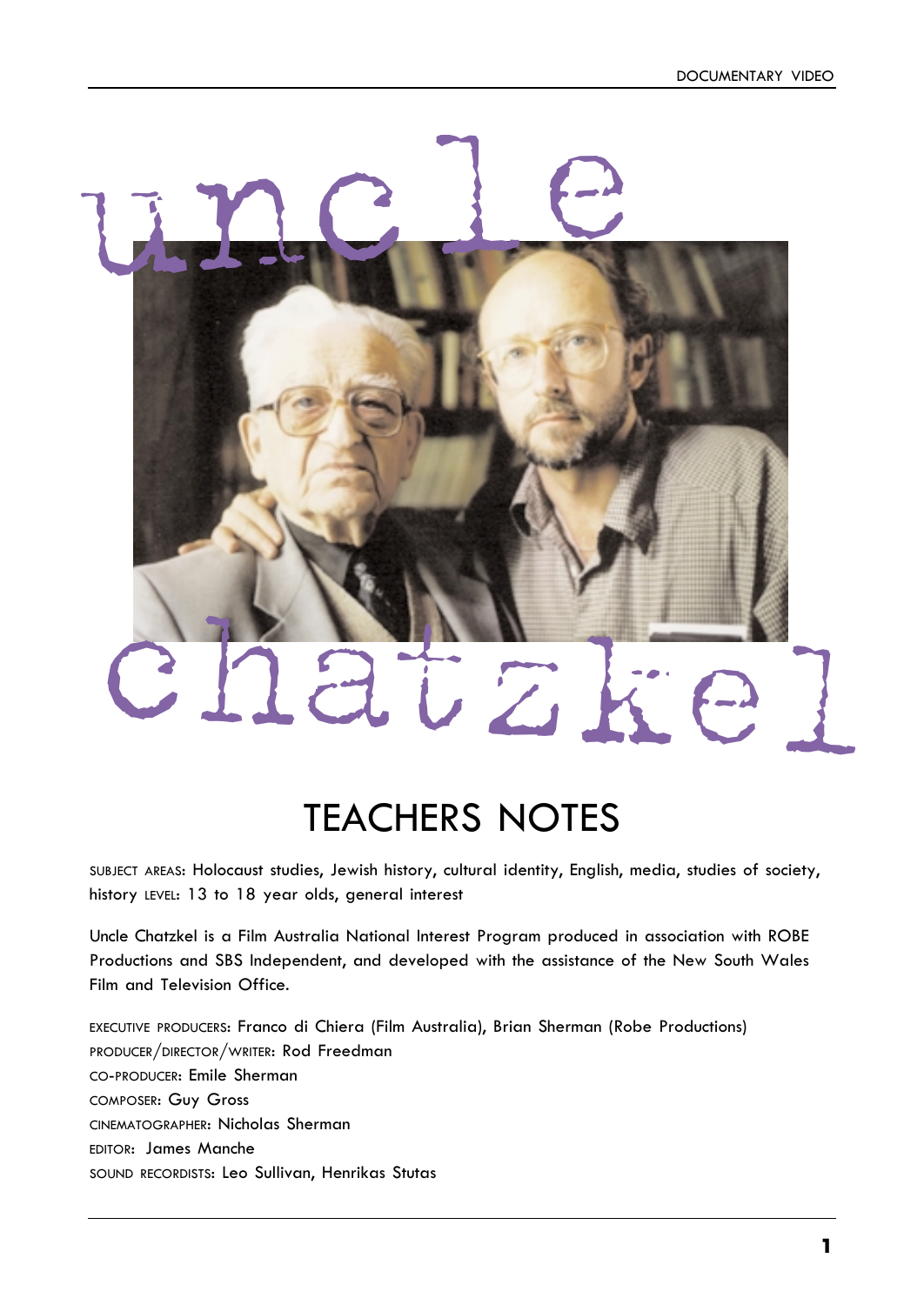### ABOUT UNCLE CHATZKEL

Uncle Chatzkel portrays the patient triumph of one man's dignity and intellect over genocide, oppression and personal adversity.

Chatzkel Lemchen has lived through the Russian revolution, two world wars, a communist regime and the transition of Lithuania from Soviet republic to an independent state. During the Holocaust his parents and children, along with many of their fellow Jewish citizens, were killed by the Nazis and their Lithuanian supporters. He and his wife were sent to separate concentration camps in Germany.

Chatzkel survived through his skills as a linguist and lexicographer, and his dictionaries helped preserve the Lithuanian language during the Soviet era. At 93 he still lives and works in Vilnius, Lithuania, providing a bridge between Lithuanian, Russian and Yiddish cultures. Now regarded as a national treasure, Chatzkel displays the strength of a survivor, the insight of an intellectual and the humour of a wise man.

One of seven siblings, Chatzkel was the only member of his family to remain in his homeland. His sister Gita migrated to South Africa in 1913, later moving to Australia. Filmmaker Rod Freedman is Gita's grandson and Chatzkel's great nephew. Although Chatzkel had received his country's highest honours, Rod and the rest of his Australian family were barely aware of him. Rod had only seen old photographs and had never even spoken with him on the telephone. The journey to meet his great uncle is an intense and enlightening experience, raising questions of personal identity and relationship to his Jewish Lithuanian roots.

Chatzkel lived in a world removed from his relatives, separated by the Iron Curtain, by physical and psychological barriers. When he finally meets some of them, he is confronted with unexpected emotions.

Chatzkel's enthralling accounts of the turning points in his life have great historical and contemporary relevance. In Freedman's documentary, they are combined with powerful Russian and Lithuanian archival footage, some seen for the first time.

The result is a film of great scope, one that helps us to better understand the relationship of the present to the past through the story of an extraordinary individual, Uncle Chatzkel.

## ACTIVITIES FOR TEACHERS & STUDENTS

Listed here are suggested follow-up activities, based on the video Uncle Chatzkel, for teachers and students interested in the study of Jewish history.

- Discuss the hardships of the Jews living in Lithuania at the time.
- What type of homes and towns did people live in?
- Describe Uncle Chatzkel's success despite the adversity he suffered.
- Jewish books were being sorted to go into "a museum of extinct people". Discuss this statement. Do you think that the Nazis were successful in achieving their aim?
- Uncle Chatzkel was described as "one man—a complete institute". What does this tell us about his work?
- What aspects of Jewish life are portrayed in the video? Describe the festivals that are celebrated.
- A statement in the video was how unusual it was for a Jew to become an expert in the Lithuanian language. Discuss what this shows us about the status of Jews living in Lithuania at that time.
- Plan a visit to a museum or cultural centre such as the Jewish Cultural Centre and National Library, Kadimah in Elsternwick Victoria, the Jewish Museum in Sydney or the Migration Museum in Adelaide.
- Meet with and/or interview Holocaust survivors who came from Lithuania.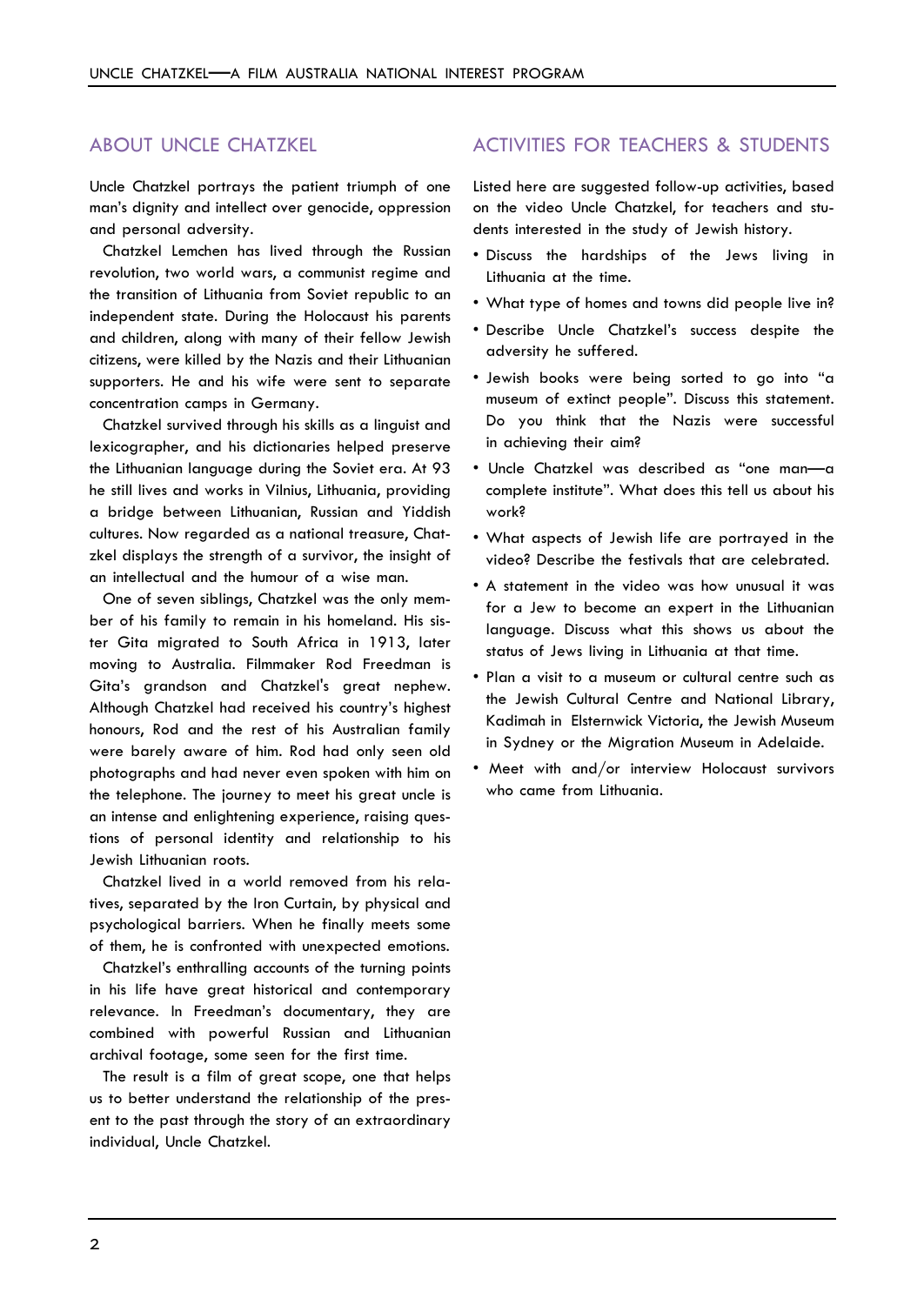### THE STORY BEHIND UNCLE CHATZKEL

Produced under Film Australia's National Interest Program, Uncle Chatzkel is a film that is at once universal and personal. For filmmaker Rod Freedman, Uncle Chatzkel is a deeply moving experience that raises questions about identity and rediscovering family heritage. For Film Australia's executive producer Franco di Chiera his interest was immediately engaged, as considers that "this is no ordinary story. It is the story of a remarkable man in remarkable circumstances and of a family caught up in some of the most traumatic periods of the twentieth century."

The legacy of these past events half a world away still resonate within Australian society as Brian Sherman, ROBE Production's executive producer elaborates: "As we have seen in recent times, many of the atrocities committed during the Second World war continue to have repercussions within Australia. The lasting value of Uncle Chatzkel's story cannot be underestimated." In the following pages, Freedman recounts how he came to make the documentary, reconnecting his family's present with the past:

The Yiddish author, Sholom Aleichem, wrote 'We Jews are People of the Air because we don't have roots'. Making the documentary Uncle Chatzkel has revealed a past that my family put far behind us for three generations. In 1913, my grandmother Gita left Lithuania for South Africa, migrating to Australia in 1965. Nearly a century later, I returned to our former homeland to meet one relative who'd never left, my 93-year-old Great Uncle Chatzkel.

Our meeting took place in June 1997 but my journey to him had really begun years earlier. In London in 1980, I tape-recorded an interview with my Great Aunt Anna about her memories of life in the old country. The tape began, 'My dearest family, at last I am going to tell you something about your roots…' She told me about her brother, Chatzkel, who was something of a legend in the family. A linguist and lexicographer, he had not only survived the Russian revolution, two world wars and the Holocaust – his dictionaries were helping to preserve the Lithuanian language during the Soviet era.

It was obvious that Anna would have loved to see him, but it didn't seem possible. He lived in Lithuania, behind the Iron Curtain, where even having contact with people from overseas could put him under

suspicion from the authorities. He'd considered emigrating but wouldn't have been allowed to take anything with him. 'So what can he do?' Anna sighed. During our time together, Anna gave me a real treasure—a photo of our Lithuanian family taken in 1913. For the first time I saw my great grandparents. In front of a window with wooden shutters, dressed for the occasion, they gazed solemnly at me, surrounded by their children. This was the last time they were all together.

I've always been fascinated by old photographs. When I was in my twenties, my friends were amused at my habit of buying old pictures of complete strangers, framing them and hanging them in my bedroom. Looking back, I think I was searching even then for a connection with my past. I framed that photo from Anna and gave it pride of place on my wall. A few years later, Anna passed away. By that time, both my parents and all my grandparents were dead. The door to my past seemed firmly shut…or so I thought.

In 1996 my cousin's children, Emile and Ondine Sherman, were in Europe and spontaneously decided to visit Chatzkel in Vilnius for a few days. When they returned and I saw his picture in colour, I was shocked to realise that my Great Uncle Chatzkel actually lived in the present! The whole family began talking about him. "Since my relatives arrived in Australia from South Africa in 1965, we've rebuilt our lives and developed an extended family of about fifty people. Uncle Chatzkel, however, lived in a parallel world and none of us in Australia ever thought of calling him, let alone visiting. The older members of our family were stunned to think that you could just go to Lithuania! Why was this place so distant in the mind, so apparently unreachable? In a family of travellers, why hadn't anyone visited him before? Why did we know so little about our past? Were we afraid of something? Did we feel guilty that he was alone and perhaps in need, while we had prospered in Sydney? What would happen if we did open that door?

At Passover in April 1997, Emile told the gathered family about his visit to Lithuania and I introduced my friend and colleague, Nicolai Sherman, to Emile and his father, Brian Sherman. Nicolai is a Russianborn cinematographer. When he boldly suggested, 'Why not go to Lithuania to film Uncle Chatzkel?' I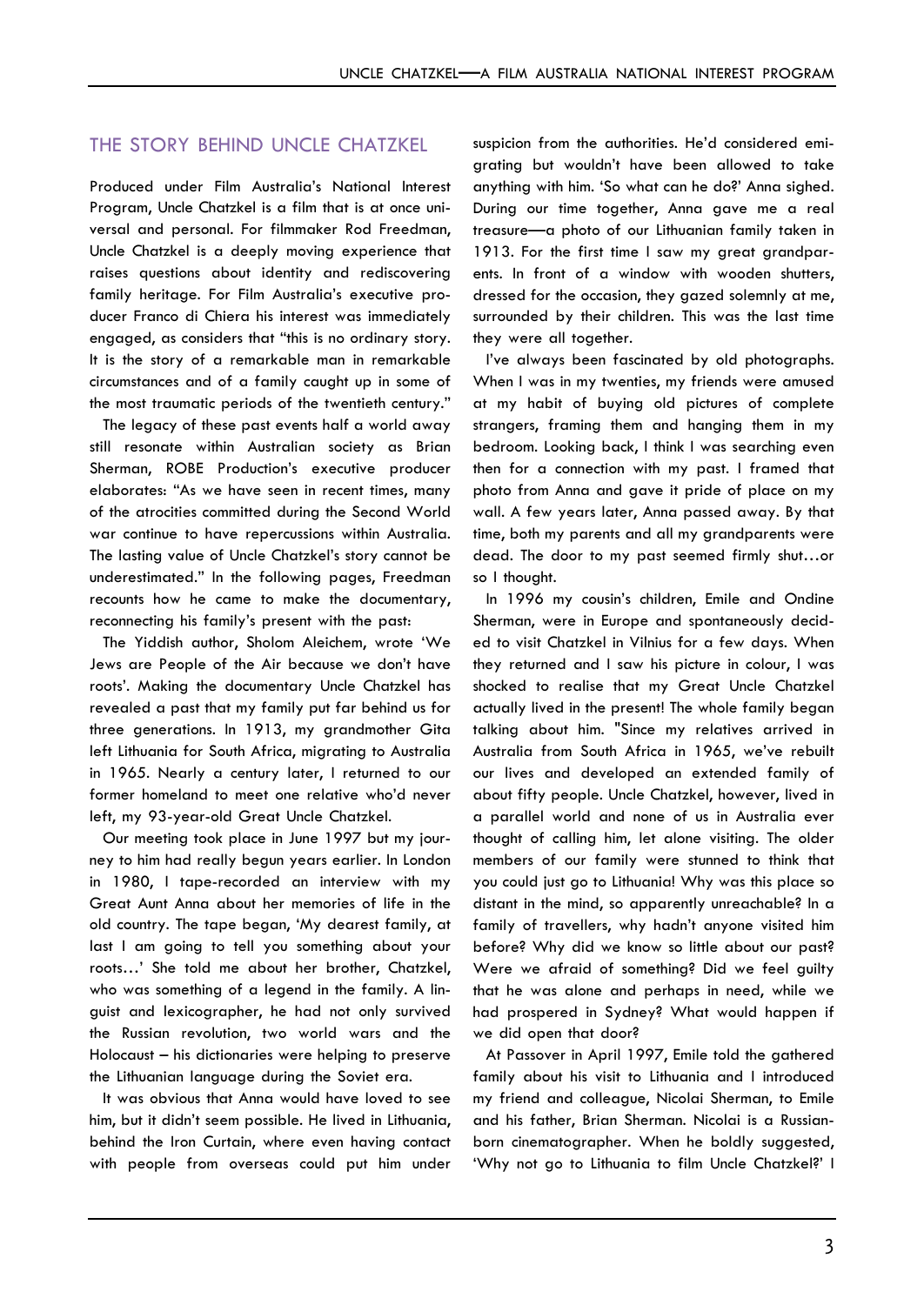saw the door open and was determined to walk through it.

I convinced Brian that Nicolai and I could record Uncle Chatzkel's story but it should be done professionally – we'd need a budget. Brian agreed and thereafter financed the three weeks of filming, acquisition of archive materials, translations from Lithuanian, Yiddish and Russian to English and logging of over forty hours of material shot on Betacam SP and DVCAM. Brian, whose enthusiasm and generosity enabled this film to commence, eventually came on board as ROBE Production's executive producer with Emile taking the role of co-producer. We didn't know how we'd finish the film, but we knew we had to start before it was too late. Uncle Chatzkel was 93, after all. Fortunately, Film Australia came on board with two-thirds of the budget and we are able to proceed to the next stage.

When we finally telephoned Uncle Chatzkel, with Nicolai translating, he sounded frail but sharp. He said that he was very old, that it was the right time to do this thing and that he was ready to tell all that he knew. I researched and read everything I could. I explored the internet, finding the Jewish Museum in Vilnius along with an extensive Jewish genealogy on the web. I met a writer, Rose Zwi, who showed me images of Zagare in the old days. I soon realised that this was much more than a family reunion – the Holocaust in Lithuania had been particularly horrific and I had to confront those stories, that brutality.

There were times when I had second thoughts. The idea of filming, which had seemed simple at the start, became a cumbersome reality—all the equipment, the arrangements, the responsibility, the family's expectations. At one stage, Uncle Chatzkel sent a telegram suggesting a postponement. It started me thinking of what this meeting and the film meant for him. Later, his friend explained that he had been bemused. 'I am an ordinary man,' he had said, 'not unusual, what do they expect from me?'

A turmoil of excitement and trepidation remained with me. The morning in Vilnius when I finally approached Uncle Chatzkel's front door, my heart was thumping. I knocked, the door opened. "Uncle Chatzkel, I'm your great nephew, Rodney, from Australia!" A short, dapper, white-haired man dressed neatly in a suit bowed slightly and extend-

ed his hand. He started to talk and became emotional. We were both overcome and hugged each other. In a moment, we bridged three generations. The years and distance receded and we were no longer strangers, but family.

From that first day together, Uncle Chatzkel and I felt no reserve, sharing jokes and weeping. I was amazed to discover that some of the photos in his desk were of me and my family. I saw myself with sticky-out ears aged 5, aged 13 in my barmitzvah suit and long-haired at my graduation in the early seventies. I had asked Uncle Chatzkel to prepare for my visit by collecting together all his photos and documents. When I saw this wealth of material, I began to realise the visual possibilities for the film.

Nicolai and I had already arranged to meet Lithuanian television people and found a great sound recordist, Henrikas Stutas. We recorded some eight hours of Uncle Chatzkel's recollections and stories, all fitted around Chatzkel's demanding work schedule. Speaking neither Lithuanian, Russian nor Yiddish—Uncle Chatzkel's main languages—I worked with an interpreter for the interviews and later had the tapes transcribed and translated in Lithuania for use in editing.

Then when we'd completed the main interviews with Uncle Chatzkel, we set out to gather other material that would illustrate his life as a teacher, translator and intellectual. Archival footage of World War I and the Russian Revolution came directly from a St Petersburg connection of Nicolai's. The Lithuanian State Film Archives supplied pre-World War II footage and excerpts from a wartime anti-Semitic propaganda film that had never been released.

At the Vilna Goan State Jewish Museum, Deputy Director Rachel Kostanian and archivist Judita Rozina provided archival photographs and documents about Chatzkel. The Museum had published a book about him for his 90th birthday. He had, by this time, been officially recognised by the Lithuanian government as a national treasure.

I visited Papile, the small town where Uncle Chatzkel was born, but there was nothing to see of the old days – the place has been virtually destroyed by two world wars. In nearby Zagare, however, I had the privilege of meeting Isaak Mendelson, the last Jew in the town. As a boy, he